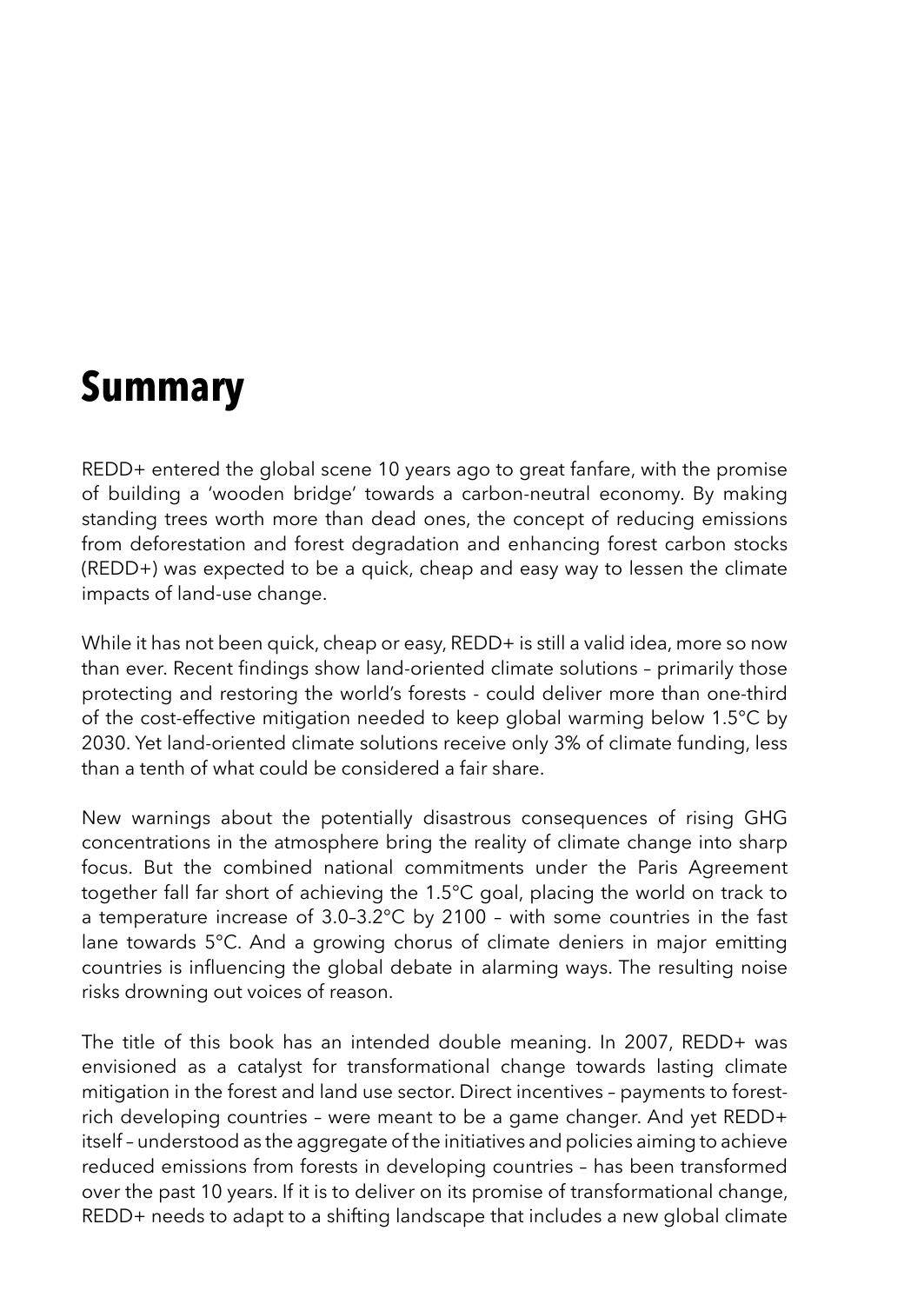change architecture, changing global politics, and shifting expectations from donors, REDD+ countries, private sector and local communities.

*Transforming REDD+* continues our close examination of REDD+ progress since 2008. We point to critical issues and suggest how to move forward to make forestbased mitigation effective, efficient and equitable. Our goal is to be constructive critics: *critical*, because the world cannot afford policies and initiatives that don't help reduce emissions; and *constructive*, because if the world fails to reduce emissions from deforestation and forest degradation it is unlikely to reach the 1.5°C (or even 2°C) target.

Through the Global Comparative Study on REDD+ (GCS REDD+), the Center for International Forestry Research (CIFOR) and partners have tracked REDD+ progress, taking a researcher's critical distance while also providing recommendations, information, analysis and tools for those in policy and practice. *Transforming REDD+* is based on 10 years of GCS REDD+ research and almost 500 scientific publications from the project, but also draws on the wider literature, on partner contributions and on policy debates at global, national and subnational levels.

Since 2007, over 50 countries have initiated REDD+ strategies, many subnational governments have made formal commitments to reducing deforestation, and more than 350 REDD+ projects and programmes have been implemented across the tropics. We now have experiences and data – even if far from perfect – that enable us to make preliminary conclusions about the design, implementation, progress and impacts of national and subnational REDD+ initiatives.

The fourteen chapters of this book are divided into four parts: finance and other key building blocks of REDD+, analyses of national politics, syntheses of impact assessments of national and subnational policies, and local REDD+ initiatives, and finally, a review of four evolving initiatives critical to achieving REDD+ as an objective.

In the first part, we start by noting that to be effective, efficient and equitable, REDD+ needs a clear theory of change – a road map to transformation. We review diverse theories offered by various actors in the REDD+ debate, each with their own perspective on how to reduce emissions from deforestation and forest degradation. We also highlight critical uncertainties around results-based payment, the lynchpin of the REDD+ theory of change. While initially conceived as a way to incentivise countries, forest owners and forest users to conserve forests, the nature and level of compensation and the exact beneficiaries remain unclear.

A global carbon market – of which REDD+ was to be an integral part – never materialised. Finance for REDD+ has been provided by only a small group of countries and multilateral institutions, and readiness funding is drying up. The funding debate should acknowledge that REDD+ countries and communities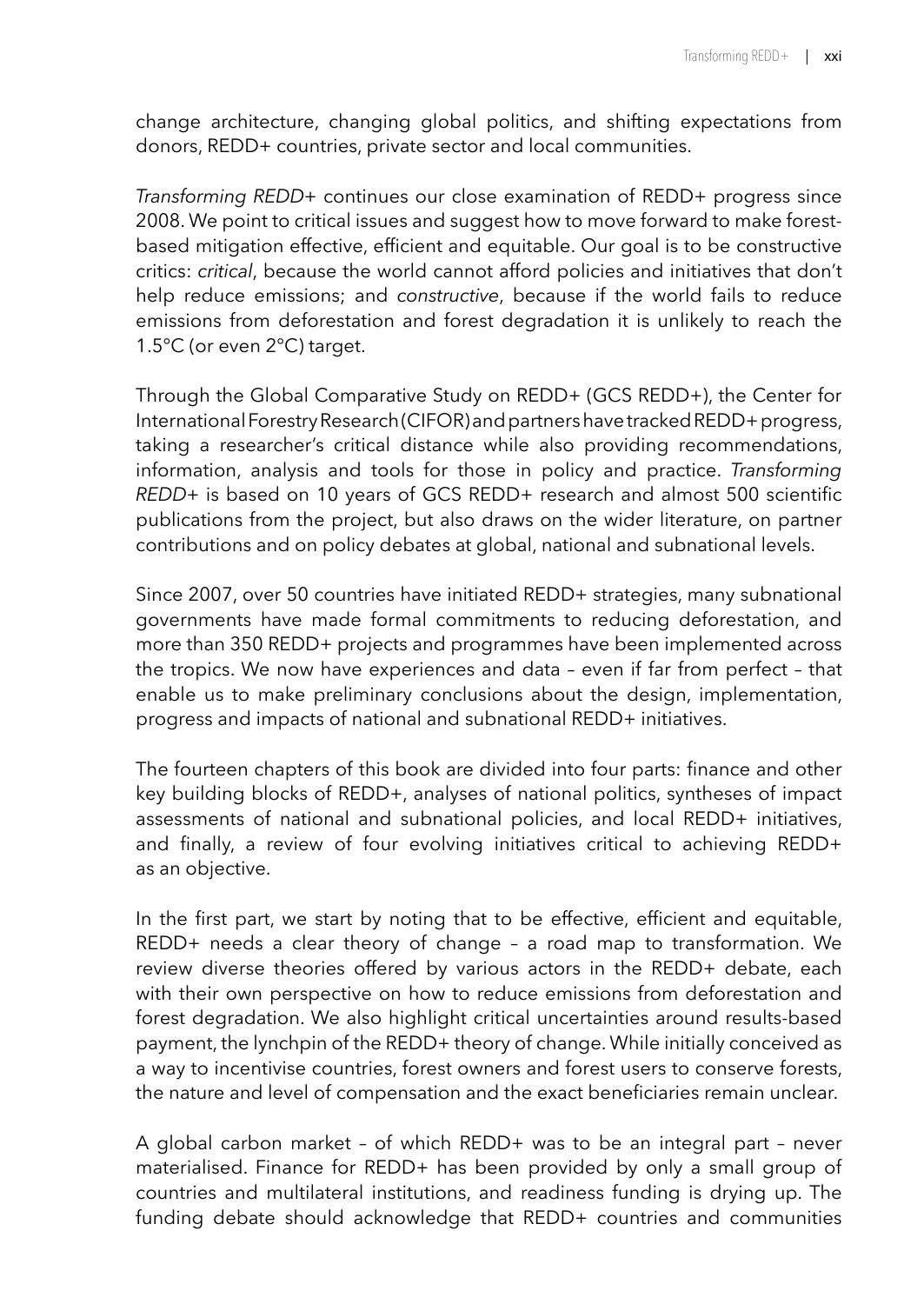have shouldered much of the cost of putting REDD+ into practice. Results-based payment has not been the driving force it was expected to be, due to a lack of finance and other challenges, including questions of what to pay for, whom to pay and how to set reference levels. We note that results-based systems are at risk of bias through 'cherry picking' of numbers, and suggest ways to remedy this through a clearer rule book and institutional checks and balances.

Data and information are key to rational planning and policy design, implementation and evaluation. But the generation and use of information can be politicised by powerful agents of deforestation and forest degradation. We highlight both opportunities and challenges around information-driven change throughout the REDD+ policy process. National forest monitoring systems will need to address participation, transparency, accountability and coordination to counteract the differences in the capacities, resources and powers of various stakeholders.

The second part of the book looks at the national politics of REDD+. Reforming national policies and laws that conflict with the social and environmental goals of REDD+ was expected to be central to implementation. Yet while some policy reforms materialised, the goal of reducing emissions from forests still often plays second fiddle. Countries' Nationally Determined Contributions (NDCs) under the Paris Agreement reflect the latest national commitments towards climate change actions. We analyse how forests feature within them and discuss opportunities and barriers – in particular, around realising the potential contributions of forests, and improving the comprehensiveness of NDCs through clear forest sector commitments.

Coordination, often cited as the solution to many challenges, is in reality hampered by the conflicting interests attached to land and forest use. It is important to distinguish between coordination failures that can be addressed through improved coordination, and those that arise from fundamental differences in goals and interests. We review experiences and lessons learned, and possible solutions, such as collaborative multi-actor processes and forums.

Land tenure and the rights of indigenous peoples and local communities have been prominent on the REDD+ agenda since its early days. Implementation has resulted in some progress on tenure, but not enough to ensure a proper functioning of REDD+. And while institutional and legal reforms have been observed in countries such as Indonesia, Peru and Tanzania, concrete local efforts are often not backed up with sufficient national policy support and reforms.

Ten years in, the world is now asking what REDD+ has achieved through international finance, national policies, subnational programmes and local projects. Has it reduced deforestation and forest degradation? Has it helped improve local livelihoods and forest governance? In the third part, we seek to address these questions.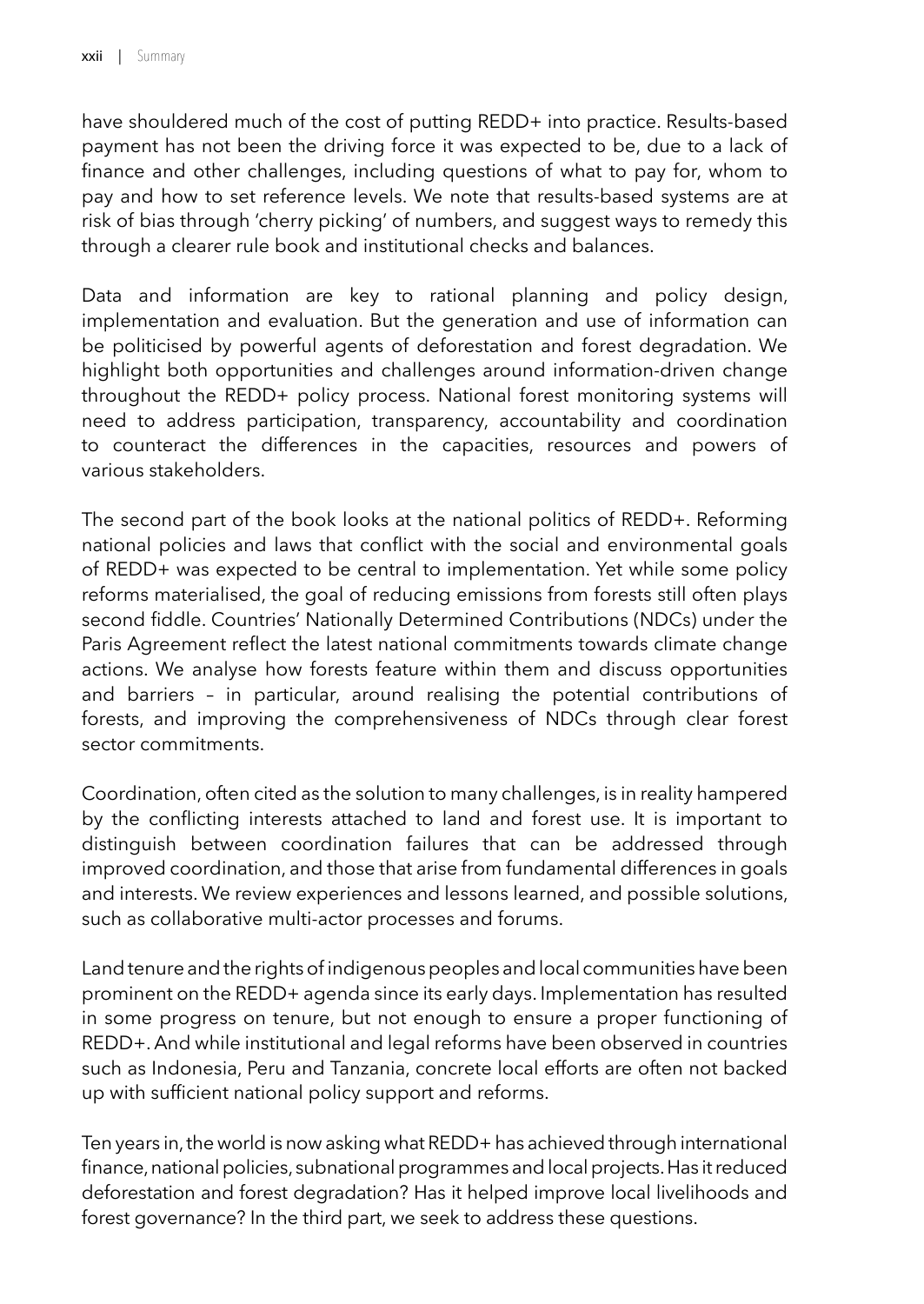A review of the available evidence on policy impacts finds that national and subnational policies contribute to forest conservation, but their effectiveness is low on average, especially in the tropics. No particular policy instrument stands out as a 'silver bullet', but improving the coherence and complementarity of the policy mix across government levels can enhance the effectiveness of policies – both individually and in combination. For local-level initiatives, the few studies that focused on carbon/land-use outcomes show – on balance – moderately encouraging results, while the more numerous studies on well-being highlight small and mixed results, which are more likely to be positive when incentive components are included.

While REDD+ was initially focused on large-scale results-based financial transfers to national governments, new complementary initiatives have emerged. The fourth part of the book reviews four of them. Jurisdictional approaches to low-emission rural development hold promise, as they align REDD+, sustainable supply chain initiatives, domestic policy and finance across an entire jurisdiction. New analysis of progress made by 39 subnational states and provinces highlights that most are advancing towards meeting their formal commitments to reducing deforestation; they have done so through integrated jurisdictional strategies, robust multistakeholder processes, and quantifiable, time-bound targets.

Private sector zero deforestation commitments have emerged, but private finance has not yet reached expected levels. We explore the dominant approaches to zero deforestation and review progress made across five key forest-risk commodities (palm oil, cocoa, coffee, beef and soy). Challenges remain, and lack of information and transparency makes it hard to assess progress. Private sector initiatives must align with national government regulatory frameworks, wider corporate sustainability policies, and consumer country government regulations, if commitments are to be effective.

Agriculture, as the largest direct driver of deforestation, is being addressed through climate-smart agriculture initiatives. Can sustainable intensification of agricultural production, a key component of climate-smart agriculture, conserve forests? Positive forest outcomes cannot be taken for granted, as higher yields can incentivise agricultural expansion into forests; policies therefore need to incorporate forest-specific measures to promote land-sparing outcomes.

Enhancement of forest carbon stocks (the plus part of REDD+) has come in the form of forest and landscape restoration initiatives. A review of 154 restoration projects in Latin America found that funding sources strongly influence the goal, activities and size of projects. A major challenge is to change incentive structures in order to promote sustainable land stewardship and degraded land restoration. Few restoration projects track forest carbon impacts, and many projects do not include the establishment of reference levels or carbon monitoring in their activities.